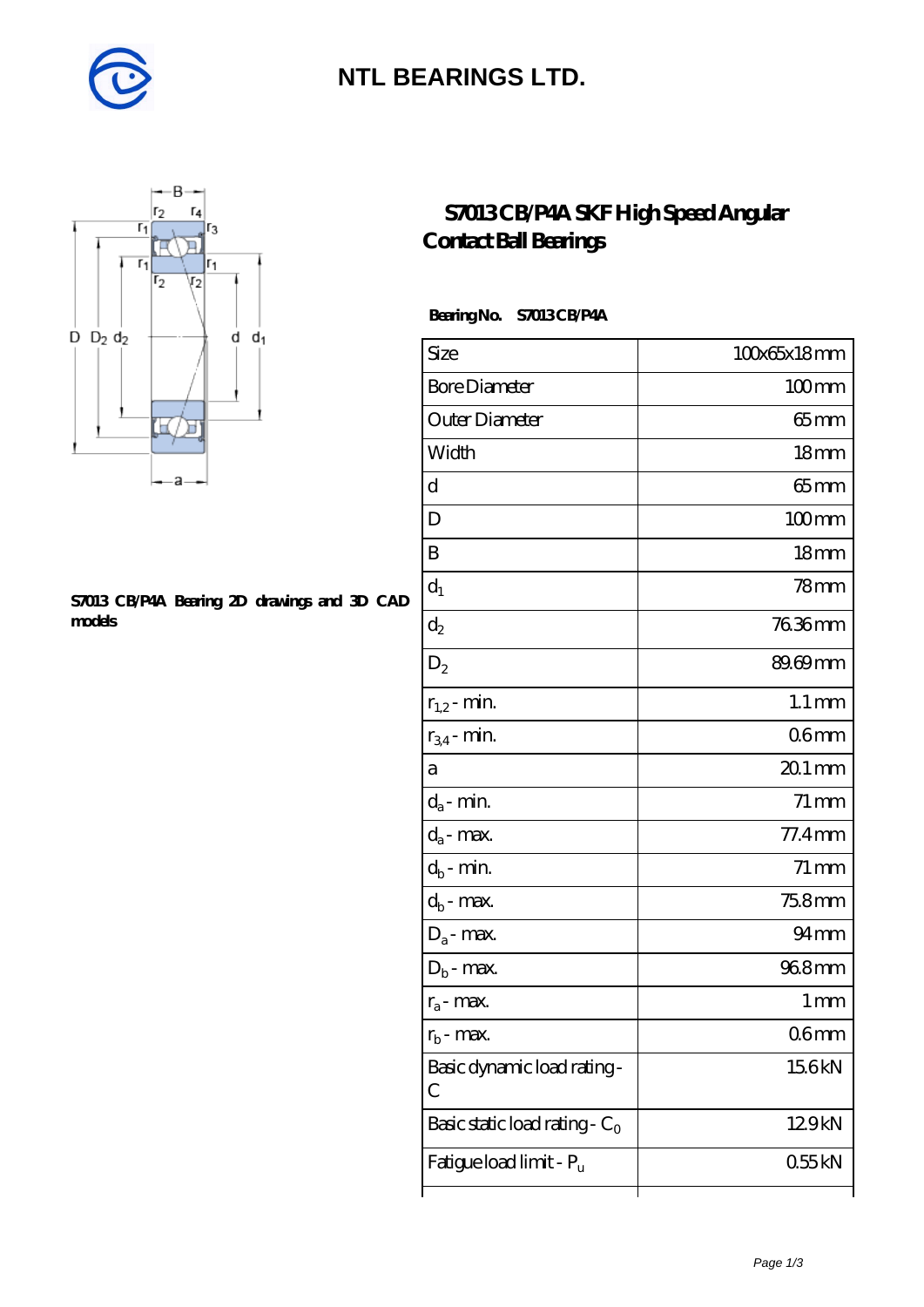

# **[NTL BEARINGS LTD.](https://m.diabetesfriends.net)**

| Limiting speed for grease<br>lubrication | 18000r/min          |
|------------------------------------------|---------------------|
| Ball - $D_w$                             | $7.144$ mm          |
| $Ball - z$                               | 27                  |
| Calculation factor - $f_0$               | 9.7                 |
| Preload class $A - G_A$                  | 41 N                |
| Preload class $B - G_R$                  | 98 <sub>N</sub>     |
| Preload class C - $G_C$                  | 295N                |
| Calculation factor - f                   | 1.07                |
| Calculation factor - f                   | 1                   |
| Calculation factor - $f_{2A}$            | 1                   |
| Calculation factor - $f_{\rm 2B}$        | 1.02                |
| Calculation factor - $f_{\chi}$          | 1.05                |
| Calculation factor - f <sub>HC</sub>     | 1                   |
| Preload class A                          | 41 N/micron         |
| Preload class B                          | 54N/micron          |
| Preload class C                          | 85N/micron          |
| $d_1$                                    | 78 <sub>mm</sub>    |
| $d_2$                                    | 7636mm              |
| $\mathrm{D}_2$                           | 89.69mm             |
| $r_{1,2}$ min.                           | $1.1 \,\mathrm{mm}$ |
| $r_{34}$ min.                            | 06 <sub>mm</sub>    |
| $d_{a}$ min.                             | 71 mm               |
| $d_a$ max.                               | $77.4$ mm           |
| $d_h$ min.                               | $71 \,\mathrm{mm}$  |
| $d_h$ max.                               | 75.8mm              |
| $D_a$ max.                               | $94 \text{mm}$      |
| $D_{\rm b}$ max.                         | 968mm               |
| $r_a$ max.                               | 1 mm                |
| $r_{\rm b}$ max.                         | 06mm                |
| Basic dynamic load rating C              | 19.9kN              |